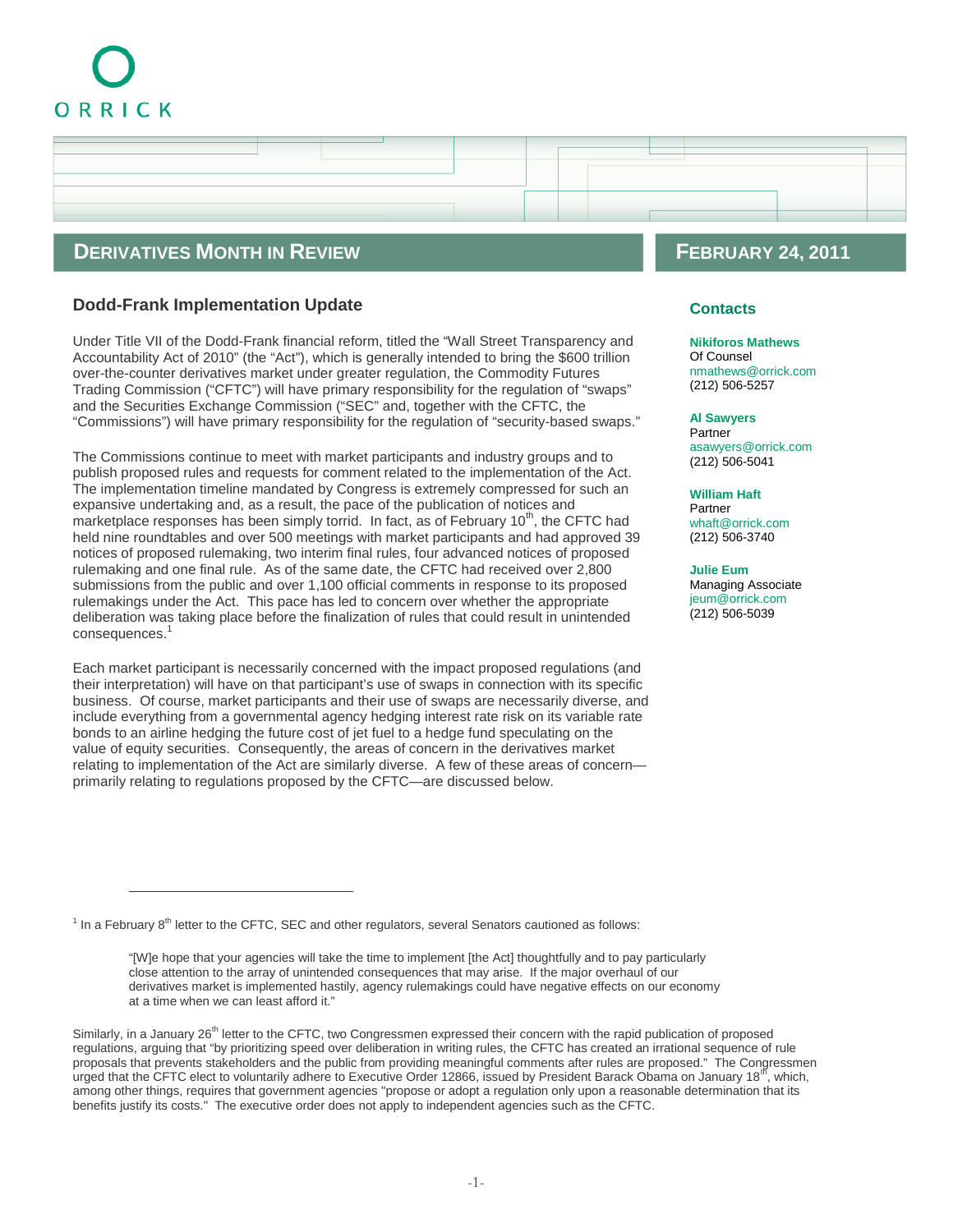#### **Special Entities**

Significant market concerns exist over the business conduct standards proposed by the CFTC that would govern the relationship between swap dealers and major swap participants and their "special entity" counterparties, such as employee benefit plans subject to the Employee Retirement Income Security Act of 1974, as amended ("ERISA"), endowments and state and local governmental entities. In accordance with the Act, each swap dealer or major swap participant that enters into or offers to enter into a swap with a special entity must comply with certain specified requirements.<sup>[2](#page-1-0)</sup> However, in the drafting stages of the Act, Congress considered—but ultimately rejected—imposing a fiduciary standard on swap dealers transacting with special entities.

The proposed rules nevertheless take an expansive approach, providing that swap dealers act as "advisers" to a special entity (and, as such, must act in the entity's "best interests") by recommending a swap or a trading strategy that involves the use of a swap. On February 17<sup>th</sup>, the Securities Industry and Financial Markets Association and the International Swaps and Derivatives Association, Inc. jointly submitted a comment letter that, *inter alia*, argued that the proposed approach could effectively preclude the participation of special entities from the swap market. Among numerous other points, the groups noted that it is common for swap dealers to provide state and local governments and their advisors with valuable information identifying swap opportunities, proposing structures and products and presenting possibilities to restructure existing transactions. Preventing them from doing so would alter the face of this market and could ultimately involve additional costs for special entities. As a potential solution, the groups suggested that the CFTC instead treat swap dealers as advisors only where they provide advice to a special entity pursuant to a written agreement and the advice (i) will serve as the primary basis for the special entity's investment decision and (ii) will be individualized based on the particular needs of the special entity.

With respect to ERISA plans, more specifically, the concerns fall into two main areas: (i) resurrection of the possibility that swap dealers engaging in typical business activities with special entities could be treated as ERISA fiduciaries (and, therefore, that the swaps entered into with such entities would be prohibited and, possibly, subject to rescission and excise taxes); and (ii) whether investment vehicles into which employee benefit plans invest (such as a fund in which 25% or more of its equity interests are held by "benefit plan investors," a term that includes ERISA-subject plans and investment vehicles) constitute special entities in the same way as employee benefit plans themselves. $\dot{3}$  $\dot{3}$  $\dot{3}$ 

#### **Position Limits**

The Act requires that the CFTC establish position limits for certain commodity derivatives to prevent market manipulation and curb speculation in these critical markets, but at the same time ensure that sufficient market liquidity exists for *bona fide* hedgers and that the price discovery function of the underlying market is not disrupted.<sup>[4](#page-1-2)</sup> The CFTC was required to impose such limits within 180 days of enactment for "exempt" commodities (generally, metals and energy) and within 270 days of enactment for agricultural commodities.<sup>[5](#page-1-3)</sup> The Commission has been unable to strictly comply with this timing due to the lack of certain market data at its disposal. Nevertheless, it proposed rules that would establish position limits in two phases: (i) initially, "spot-month" (generally, the nearest delivery month on a futures contract) limits at the levels currently imposed by designated contract markets ("DCMs") and (ii) once sufficient data is gathered, non-spot-month limits, as well as CFTCdetermined spot-month limits.

<span id="page-1-0"></span> $^2$  These requirements include: (i) having a reasonable basis to believe that the special entity has an independent representative that, *inter alia*, has sufficient knowledge to evaluate each transaction and its risks and (ii) before the initiation of any transaction, disclosing to the special entity in writing the capacity in which the swap dealer or major swap participant is acting.

<span id="page-1-1"></span><sup>&</sup>lt;sup>3</sup> For additional information regarding swaps with ERISA plans under the relevant proposed rules, please [click here](http://www.orrick.com/publications/item.asp?action=article&articleID=3272).

<span id="page-1-2"></span><sup>&</sup>lt;sup>4</sup> This portion of the Act was driven, at least in part, by claims that excessive speculation in the oil market resulted in a precipitous spike in the price of crude oil to almost \$150 per barrel in July 2008.

<span id="page-1-3"></span><sup>&</sup>lt;sup>5</sup> The proposed regulations cover nine exempt commodities (i.e., gold, silver, copper, platinum, palladium, crude oil, natural gas, heating oil and gasoline) and 19 agricultural commodities (including, but not limited to, corn, oats, rice, soybeans, wheat, milk, cocoa, coffee, sugar and cotton).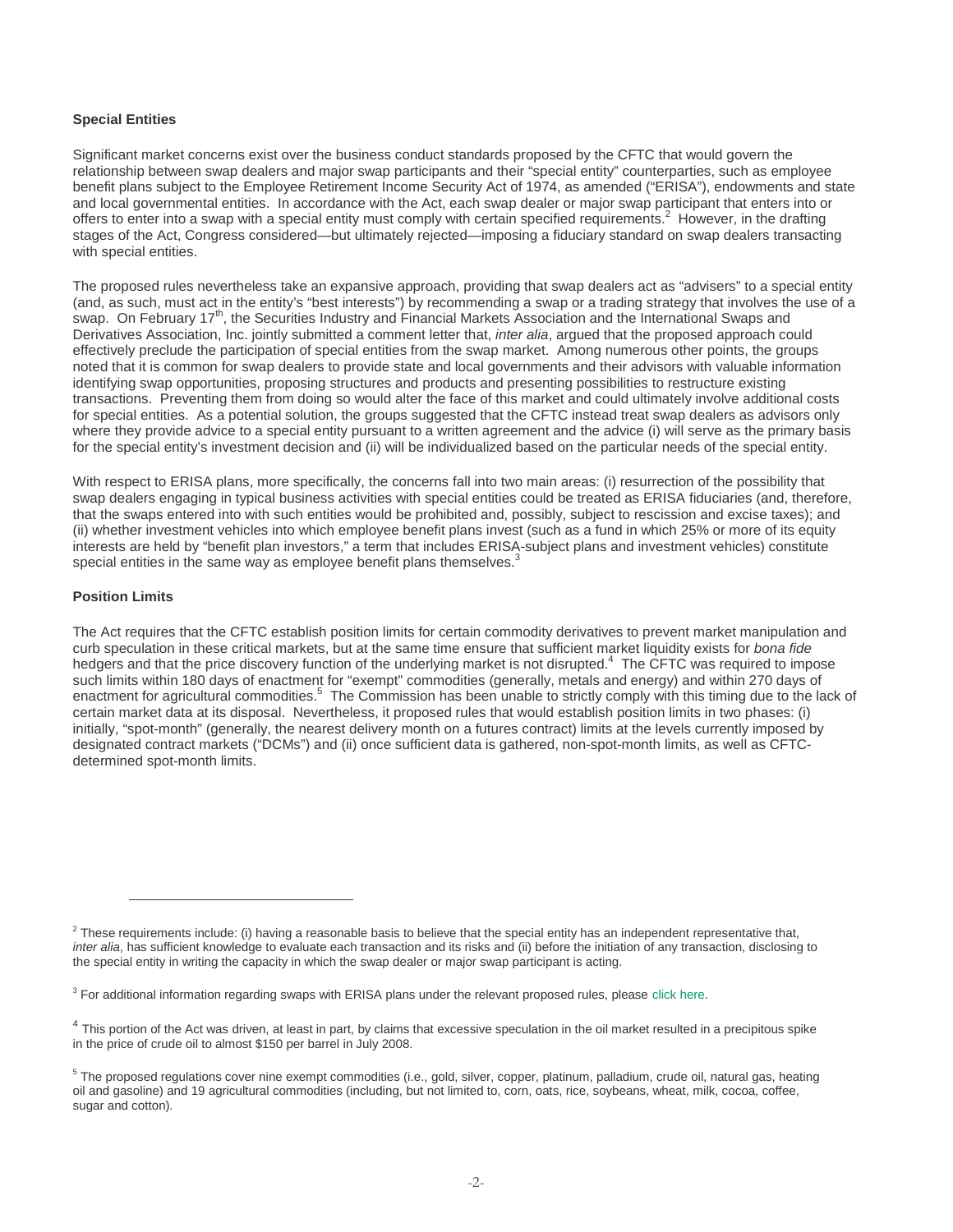DCMs currently set spot-month position limits based on their own estimates of deliverable supply. The CFTC will adopt these estimates of deliverable supply in the first phase. However, most non-spot-month position limits are based on "open interest" levels, for which the CFTC does not have sufficient information. As such, the Commission decided to defer establishing nonspot-month position limits until the implementation of a comprehensive system for gathering such information. Generally, for physically-delivered contracts, the proposed rules would impose a spot-month limit of 25% of estimated deliverable supply (to be adjusted annually) and, for cash-settled contracts, a conditional limit of five times the corresponding physical delivery limit where the relevant positions are all cash-settled and the trader holds physical commodity positions that are no more than 25% of the estimated deliverable supply. In the second phase, the proposed rules would impose a non-spot-month limit for each trader of 10% of open interest in a market up to the first 25,000 contracts and 2.5% for additional contracts. Positions of all accounts in which a trader holds an ownership interest of at least 10% would be aggregated for purposes of the rules. The proposed rules also provide for exemptions for *bona fide* hedging transactions and for positions established in good faith prior to the effective date of specific limits adopted.

Opponents of the proposed rules argue that, as written, they will constrain legitimate trading activity, harm liquidity and, potentially, drive markets overseas where regulation is lagging. Chairman Gensler has acknowledged that the CFTC would likely be revising its proposed position limit rules based on the comments it continues to receive from interested market participants.

#### **End-Users**

Another area of proposed regulation that has received substantial attention is the applicability of the Act to end-users of swaps, particularly corporate entities (such as airlines and manufacturers) which use derivatives to hedge market risks relating to volatility in interest rates, foreign exchange rates and commodity prices. Individual and groups of end-users have asked the CFTC for either an exemption or other accommodation from certain aspects of regulation. For example, at least one industry group has asked that end-users be exempt from the real-time reporting<sup>[6](#page-2-0)</sup> of uncleared swaps to a swap data repository ("SDR") where one end-user faces another end-user, because (i) such swaps constitute an insignificant portion of the derivatives market and, therefore, do not present systemic risk and (ii) requiring such reporting would result in prohibitive costs for end-users to develop the necessary technologic and other infrastructure necessary for compliance.<sup>[7](#page-2-1)</sup> Alternatively, this industry group suggests that, in such a case, the reporting end-user be able to satisfy its reporting obligations by submitting a weekly report to an SDR.

Market participants have also expressed concerns about the implementation of the end-user clearing exemption in the Act. Among other things, this exemption requires that the end-user relying on it notify the CFTC how it generally meets its financial obligations associated with uncleared swaps.<sup>[8](#page-2-2)</sup> Some market participants have asked the CFTC to permit end-users to use a one-time (or periodic) report to satisfy the requirement to notify the CFTC of its election and to clarify that public companies need not receive explicit board approval to enter into each individual swap. Other market concerns relating to the end-user clearing exemption include whether to allow the exemption for small banks and other financial entities having less than \$10 billion in assets and the appropriate level of swap dealer responsibility in confirming that its counterparty qualifies for the exemption.

<span id="page-2-0"></span> $6$  Under the Act, "real-time public reporting" is defined to mean to report data relating to a swap, including price and volume, as soon as technologically practicable after the time at which the swap has been executed.

<span id="page-2-1"></span><sup>&</sup>lt;sup>7</sup> Response of the International Energy Credit Association to the Commodity Futures Trading Commission Notice or Proposed Rule respecting Real-Time Public Reporting of Swap Transaction Data (17 CFR Part 43, RIN 3038-AD08, Federal Register Dec. 7, 2010) pursuant to Title VII of the Dodd-Frank Wall Street Reform and Consumer Protection Act, dated February 7, 2010.

<span id="page-2-2"></span><sup>&</sup>lt;sup>8</sup> Generally, the Act makes it unlawful for any person to engage in a swap that the CFTC determines should be required to be cleared unless that person submits the swap for clearing to a registered or exempt derivatives clearing organization ("DCO"). However, an important exemption to this requirement exists if one counterparty to a swap (i) is not a financial entity, (ii) is using the swap to hedge or mitigate "commercial risk" (as such term will be defined by the CFTC) and (iii) notifies the CFTC how it generally meets its financial obligations associated with uncleared swaps. Notwithstanding this exemption, a party that satisfies these requirements and enters into a swap with a swap dealer or major swap participant may elect to require clearing of the swap and, in any such case, will have the sole right to select the DCO at which the swap will be cleared.